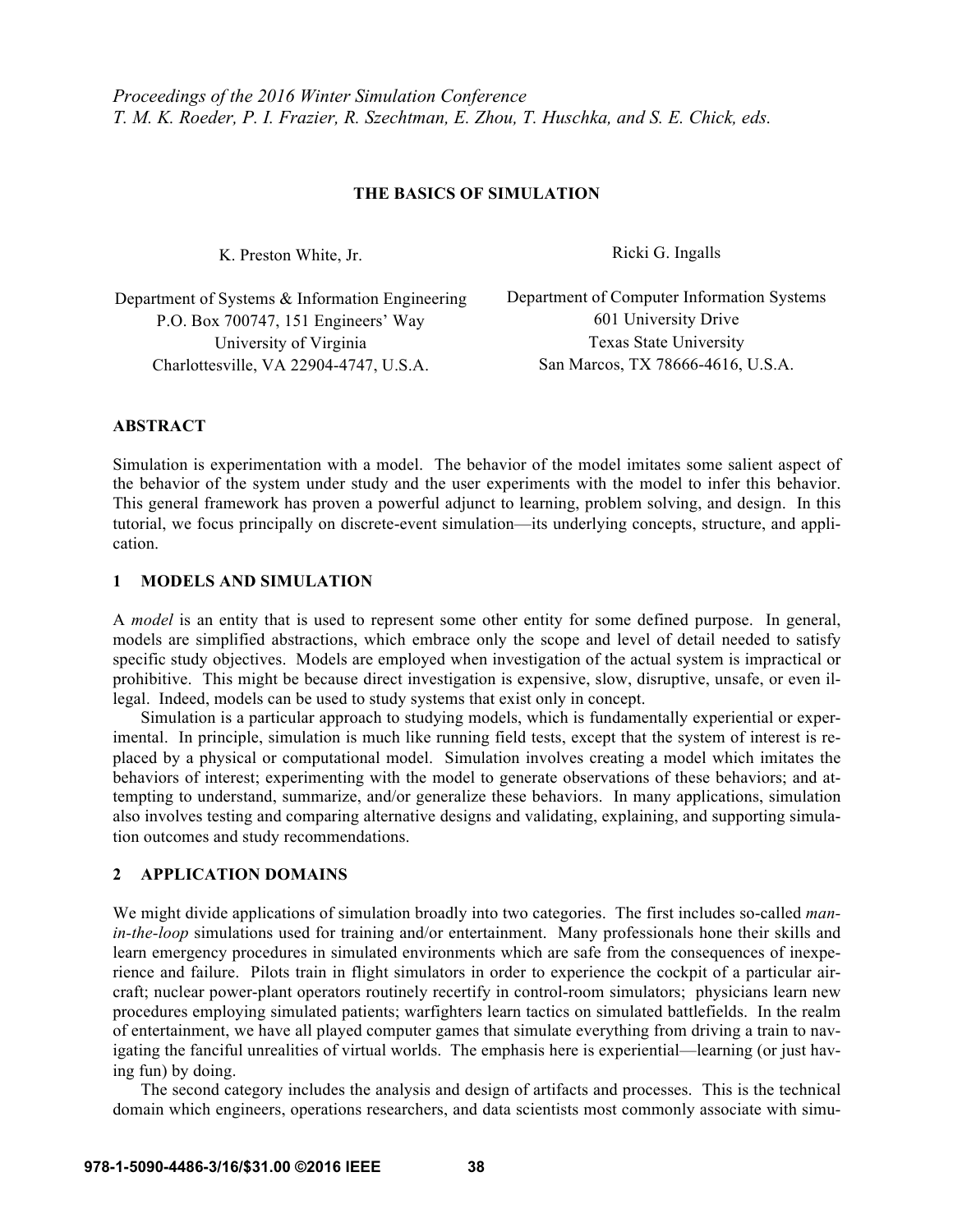lation. Consider for example the design of a new aircraft. The Wright brothers invented the wind tunnel in order to simulate aerodynamic phenomena using scale models. Wind tunnel tests are still used to calibrate highly-complex aerodynamic computer simulations.

Simulation stands in contrast to analytical approaches to the solution of models. In an analytical approach, the model is expressed as a set of equations that describe how the system state changes over time. We solve these equations using standard mathematical methods—algebra and calculus—to determine the distribution of the state at any particular time. The result is a general, closed-form solution, which gives the state at any time as a function of the initial state, the input, and the model parameters. When models can be solved analytically this is always the preferred approach. However, for complex systems this is almost never the case.

Simulations also may be categorized according to their implementation strategy. Continuous system simulation, Monte Carlo simulation, discrete-event simulation (DES), hybrid simulation, and agent-based simulation all have their particular implementation strategies. In keeping with the theme of this conference, we restrict this tutorial to further consideration of DES. Throughout this paper, we will be referencing ideas and thoughts from Shannon (1975), Ingalls and Eckersley (1992), Ingalls (1998), Kasales and Ingalls (1999), White (2007), White and Ingalls (2009, 2015), Banks *et. al.* (2010), Nelson (2013), Law (2015), and Kelton *et al.* (2015).

## **3 CALL CENTER EXAMPLE**

In order to illustrate the concepts developed in the remainder of this paper, we will refer to a simple example—the processing of phone calls at an inbound call center for a major retailer of home electronics products. To keep it simple, we limit the scope and ignore the details and complexities of actual callcenter operations. (For an industrial-strength treatment, see, for example, Chung and White (2008)). In this and the following sections, we follow the presentation of ideas developed by White and Ingalls (2009, 2015).

The process logic for this simulation model is shown in Figure 1. Arriving calls first connect to a telephone switch. If the number of calls currently on hold is greater than ten, the caller receives a busy signal and immediately hangs up. Otherwise, the call is delivered to an automated interactive voice response (IVR) unit. The caller is asked to, "Dial one for car-stereo products; dial two for all other products"; and the call is routed accordingly. The call then waits in the appropriate queue (listening to classic rock) until the first sales representative servicing the identified product type becomes available. Finally the call is processed and the caller hangs up. For midday peak periods during the upcoming Christmas season, the call-center manager would like to know the minimum number of each type of sales representative needed to insure that (i) fewer than 2% of call waiting times for either product are greater than 1 min and (ii) fewer than 3% of all incoming calls are refused at the switch.

## **4 DISCRETE-EVENT SIMULATION STRUCTURE**

Although there are various paradigms for discrete-event simulation, a basic structure has evolved that is used by many (but certainly not all) simulation software packages. In this section, we describe the basic structural components of what is called *process-oriented* DES.

## **4.1 Inputs, Outputs, and State**

The actions of the environment on a system are called the *inputs* to the system. These inputs cause changes in the internal condition of the system, called the system *state*. The *outputs* of the system are those measured quantities, which can be derived from the system state and which we need to know in order to answer the questions posed for the simulation study. In other words, the inputs cause changes in the system state and these are reflected by changes in the output.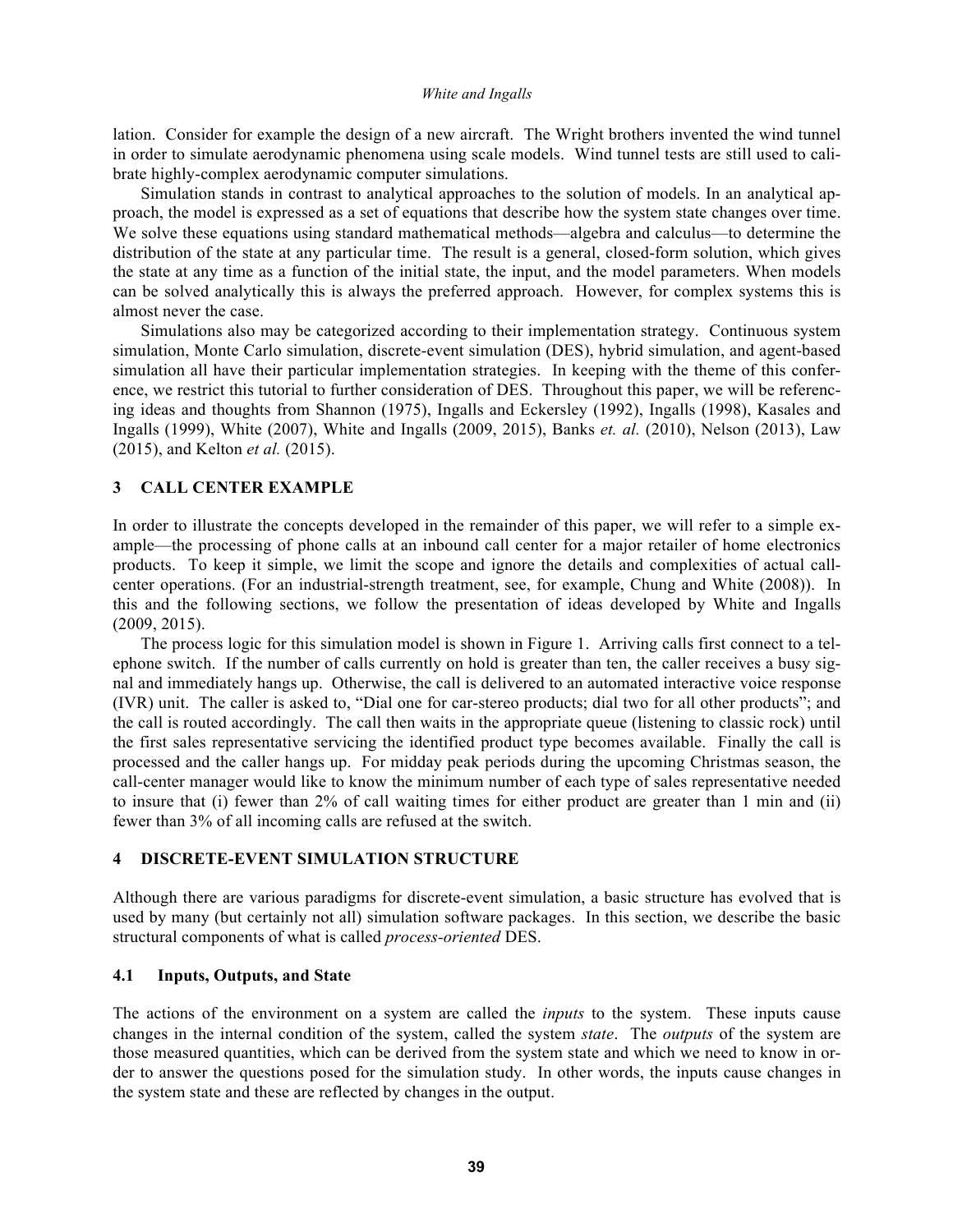

Figure 1: Call center example logic flow.

### **4.2 Entities and Attributes**

In a discrete-event simulation, inputs are realized by the arrival of dynamic *entities*. These entities flow through the system and are the structural elements which effect the changes in the *system state variables*. Without entities, nothing would happen. Indeed, one stopping condition for a simulation run is when there are no active entities in the system.

In our example, the entities are telephone calls—customers seeking information and perhaps wanting to place an order for a product. The state of the system at any point in time can be defined by three state variables—the number of calls in process on the IVR unit and the number of calls of each type in process or waiting for service. Obviously, the state changes every time a call of either type arrives or departs one of the processing units. While for convenience we will monitor a large number of variables during the simulation (the system *image*), in principle each of these variables can be derived if we know the inputs to the system and the system state at all points in time during the simulation run.

Entities have *attributes*–characteristics of a given entity the values of which are specific to that entity. Attributes are critical to understanding the performance and function of entities in the simulation. In our example, each entity has three attributes. The first (Product\_Type) is the class of product requested by the caller. We need this attribute in order to determine the routing of the call through the system. The second (Start Time) is the time that the entity arrives and either receives a busy signal or joins the appropriate queue to begin waiting for service. The third (Begin Wait) is the time the call leaves the IVR unit and joins one of the queues. We need these two attributes in order to determine the system time and the duration of waiting time for each entity.

In more complex simulations, there can be many different entity types. These can represent transactions (as in our example), physical objects, people, information—anything that can cause a state change. Indeed, artificial entities are used to implement control logic (such as the time the simulation ends) in the model.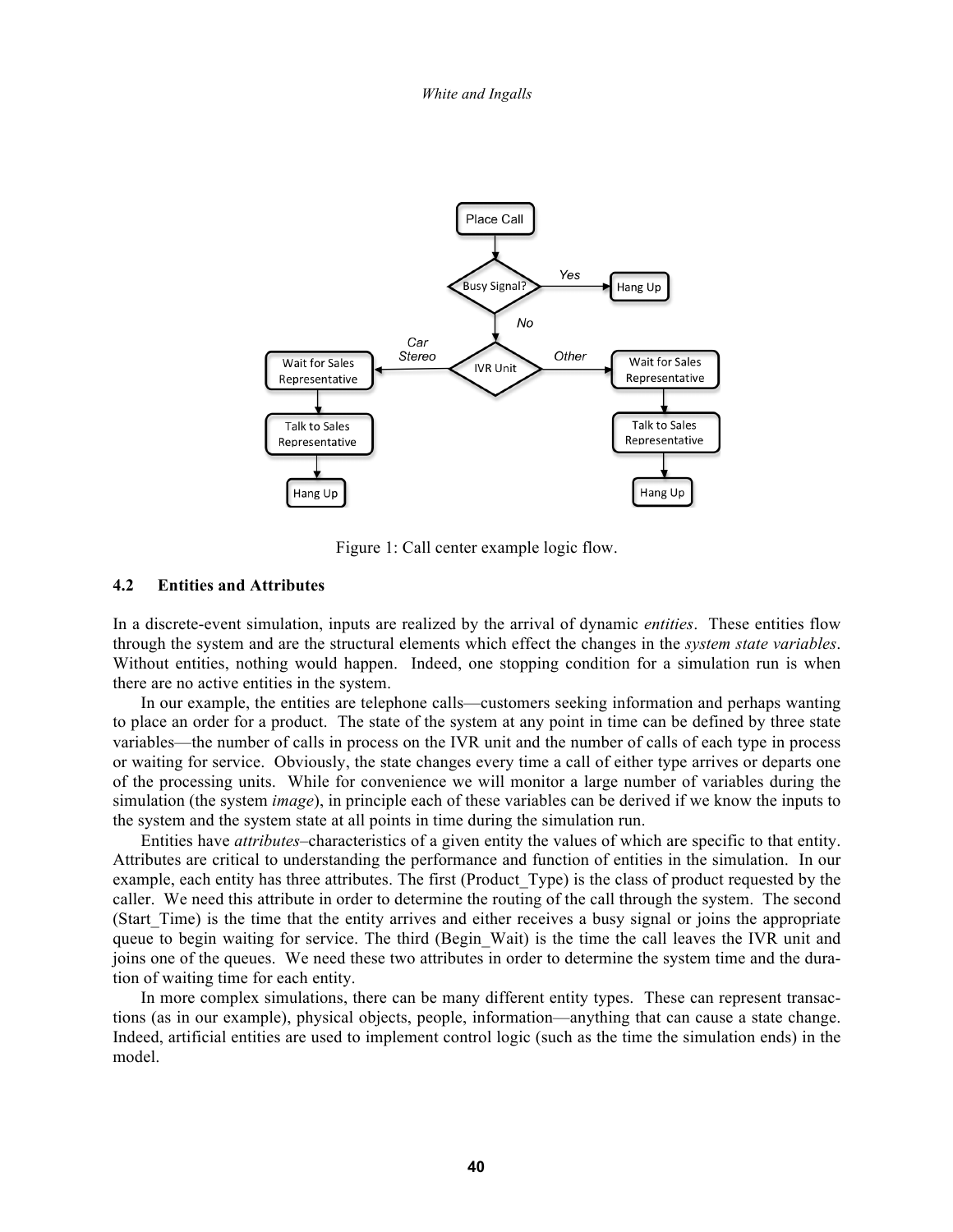### **4.3 Resources**

*Resources* represent anything in a simulation that has a constrained capacity. Resources are time-shared by entities, entities must queue for busy resources (or be diverted elsewhere), and entities typically are delayed after these have seized a resource and begin processing. Common examples of resources include workers, machines, nodes in a communication network, and traffic intersections.

In our example, we have two resources, each representing the sales force for a given product type. The study question is to determine the capacity of each of these resources needed to satisfy the manager's operating policy objectives. Note that, since we assume that there is nothing individuating about the sales representatives, we represent each pool of representatives as a single resource with the potential capacity to process multiple calls simultaneously. This assumption easily could be relaxed by modeling each pool as a *set* of individuated resources with different processing capabilities.

Note also that after a call is processed, the caller hangs up and the resource is free to process any call waiting in the corresponding pool. Therefore all of the time an entity is control of a unit of this resource capacity is productive. This need not be the case in general, if an entity is blocked from releasing the resource by some downstream condition. For this reason it is common to account for both the productive and unproductive time that a resource is held.

Note finally that in our example, we assume that the switch acts instantaneously. Therefore there is no need to model the switch as a resource—it is a logical activity. We also assume that the IVR unit has sufficient capacity to handle as many calls as it receives simultaneously. We need to account for the delay time associated with the IVR processing, but do not need to model the IVR as a resource. The IVR is a pure delay activity.

Very complex resources can be modeled in a simulation. In a manufacturing simulation, for example, conveyors are a complex resource type that many simulation packages offer. Also, transportation options such as trucks are offered as resources. A third complex resource is a vat or container that has a (continuous) flow of material both in an out of the resource. Depending on the target market of the simulation package, many complex resources are available to use.

### **4.4 Activities and Events**

*Activities* are processes and logic in the simulation. *Events* are conditions that occur at a point in time which cause a change in the state of the system. An entity interacts with activities to create events. There are three major types of activities in a simulation: *delays, queues, and logic*.

A *delay* activity occurs when the flow of an entity is suspended for a *definite* period of time. In our example, there are two delays, each occurring while a given type of call receives service from the corresponding type of sales representative. In general, the length of time for a delay is either constant or is randomly generated. At the point that the entity starts the delay, an event occurs. This event puts the entity on a list called the *calendar* (which we will get to later). If the delay is for *d* time units, then the entity is scheduled to complete the delay *d* time units after the current time of the simulation. At that time, the delay expires and another event is generated.

A *queues* activity occurs when the flow of an entity is suspended for an *unspecified* period of time. Entities can be waiting for *resources* (which we also will get to later) to be come available or for a given system condition to occur. *Queues* are most commonly used for waiting in line for a resource or storing material that will be taken out of the queue when the right conditions exist. In our example, there are two queues, each occurring while a given type of call waits for service from the corresponding type of sales representative (because all of these representatives are currently busy serving other calls). Both of these queues contain entities waiting for *resources* to become available.

*Logic* activities simply allow the entity to effect the state of the system through the manipulation of state variables or decision logic. The first of several logic activities in our example is the decision wheth-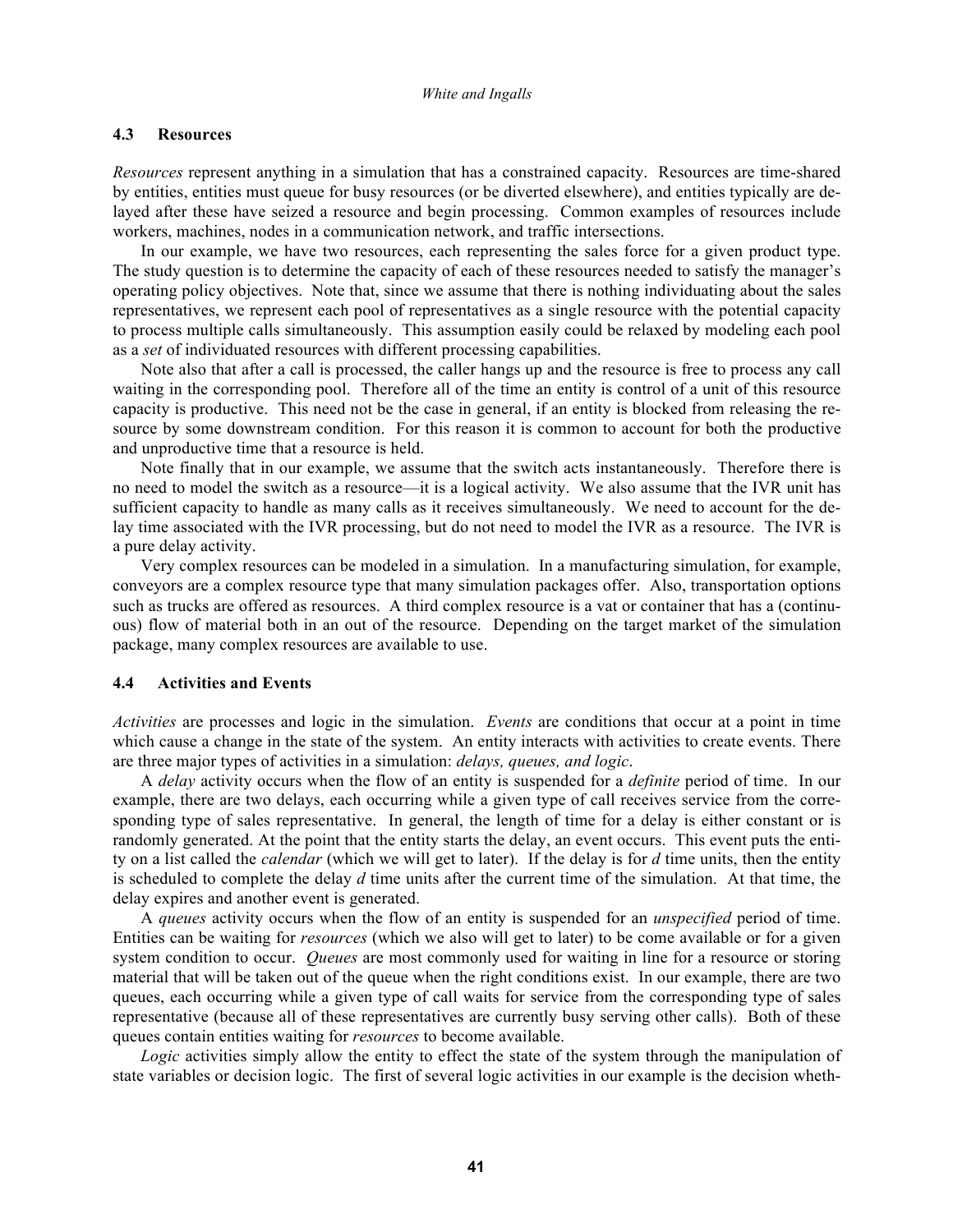er or not to accept and arriving call into the system. This decision is determined based on the total number of entities currently waiting in queue for service.

## **4.5 Global Variables**

If you are a programmer, then the idea of having *global variables* is nothing new. The values of a *global variable* are available to the entire simulation at all times and can track just about anything of interest. In our model we have eight global variables. One variable helps to configure the problem. This is the limit on the number of calls on hold permissible (Max\_On\_Hold). While this value is given as ten in the problem statement, changing this value would permit us to explore the effect of this policy decision. This limit is not really a hard constraint on operations, because the trunk line can accommodate vastly more than ten waiting calls. Two variables are needed in the model logic. These are the number of calls currently waiting in each of the queues (NQ\_Car-Stereo and NQ\_Other). The sum of these variables is compared to Max\_On\_Hold in making the decision whether or not to issue a busy signal. Finally, four variables that are needed to collect information about system performance. These include the total number of calls received (Total Arrivals) and the number of these calls that receive a busy signal (Number\_Busy) and, hence, are rejected at the switch. The ratio of the number of rejected calls to the number of calls received gives us the fraction of calls rejected. We also will count the number of calls of each type that exceed the limit of 1 min in queue (Car-Stereo Too Long and Other Too Long). If either of these (or both) are greater than zero, the we have not met the manager's requirement.

### **4.6 Random Number Generator**

Every simulation package has a random number generator. The random number generator (technically called a *pseudo-random number generator*) is a software routine that generates an independent random number uniformly distributed between 0 and 1. This number is then used in sampling other random distributions. For example, let us assume that you have determined that a given process delay is uniformly distributed between 10 minutes and 20 minutes. Then every time an entity goes through this process, the random number generator would a generate a number between 0 and 1 and evaluate the uniform distribution formula that has a minimum of 10 and a maximum of 20 time units. In this example, let us assume that the generated random number is 0.7312. The delay time then would be  $10+(0.7312)*(20-10) =$ 17.312 units. So the entity would delay for 17.312 units in the simulation. Everything that is random in the simulation uses the random number generator as an input to determine values.

In our example model, we will use a physical random number generator—the roll of two dice. The probability distribution for the roll of two dice is seen in Figure 2. In our model, the roll will be the basis for every random delay and every randomly assigned value in the model. We have four randomly and one assigned delays values in the model:

- 1. Time between arrivals of cars at the call center = (DICE \* 0.333) mins.
- 2. The delay at the IVR unit  $=$  (DICE  $*$  0.3) mins.
- 3. The delay for car-stereo call processing  $=$  (DICE  $*$  2) mins.
- 4. The delay for other-product call processing= (DICE) mins.
- 5. The product type requested by the caller call (assuming on average of 16.7 % all calls are for carstereo products)

 $Product\_Type\_Attribute = \begin{cases} Car Stereo, & \text{if DICE } \leq 4 \\ Other, & \text{otherwise} \end{cases}$ ⎧ ⎨ ⎩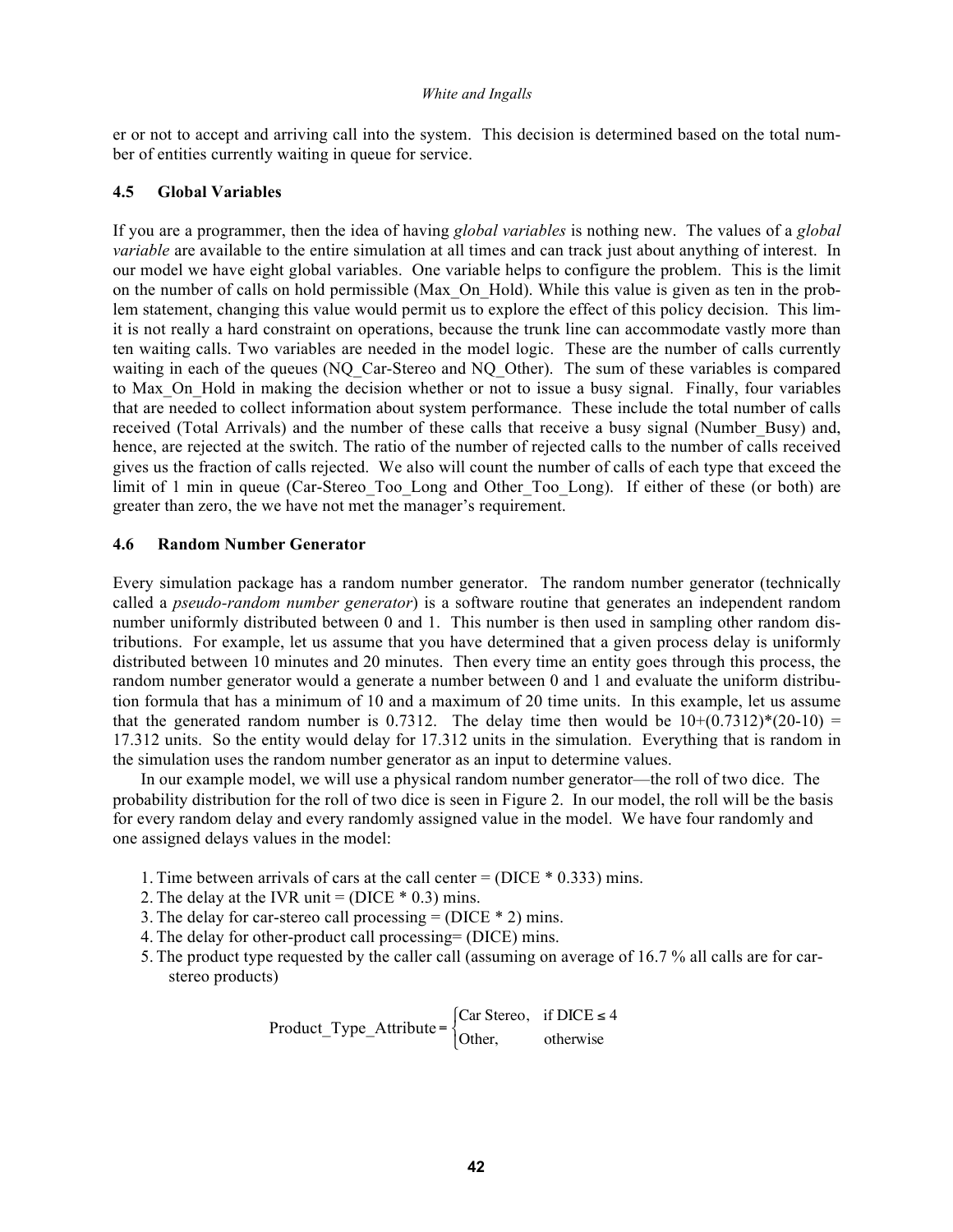

Figure 2: Distribution of rolling two dice

# **4.7 The Clock and Calendar**

The *clock* is a global variable (Current Time) that carries the value of the current time in the simulation. The *calendar* is a list of events that are scheduled to occur in the future, i.e., at clock times later than the current clock time. In every simulation, there is only one calendar and it is ordered by the earliest scheduled-time first. In Section 5, it will become clear how the calendar works and why it is important in the simulation. At this point, just remember that, at any given point in time, every event that has already been scheduled to occur in the future is held on the calendar.

## **4.8 Statistics Collectors**

Statistics collectors are a part of the simulation that collects statistics on conditions (such the number of units of the capacity of a resource in use), or the value of global variables, or certain performance statistics based on attributes of the entity. Three different types of statistics can be collected—*counts, timepersistent,* and *tallies.* Counts are very straightforward, they *count*. In our model, we defined four counts as global variables and we will collect statistics on these. *Time-persistent* statistical collectors give the time-weighted values of different variables in the simulation. A common variable to track is the utilization of a resource. In our model, we collect four different time-persistent statistics—the number of busy resources of the two resources that we have in the model and the number of entities in each of the corresponding queues. These are not strictly needed to assess the manager's criteria, but provide additional insight regarding the performance of the call center which might be useful if the manager's requirements are not met. *Tally statistics* are collected one observation at a time without regard to the amount of time between observations. In our model, we collect a very common statistic, which is the amount of time that an entity stays in the system. Since we assign the value of the entity attribute Start\_Time=Current \_Time when it enters the call center, the value (Current Time – Start Time) when this entity departs the system is the total amount of time this entity is in the system. Again, this statistic provides additional insight on performance.

## **5 A WALK THROUGH THESE CONCEPTS**

What we are going to do now is walk through a couple of steps in our simulation model. As you will see, we will track the state of the system, the entities on the calendar, the values of attributes and state variables, and the statistics we are collecting.

## **5.1 The State of The System at Noon**

We assume initially that there are one car-stereo agent and two agents for other products. Figure 3 shows the image of the system at noon. The calendar of this system is made up of the entities that are scheduled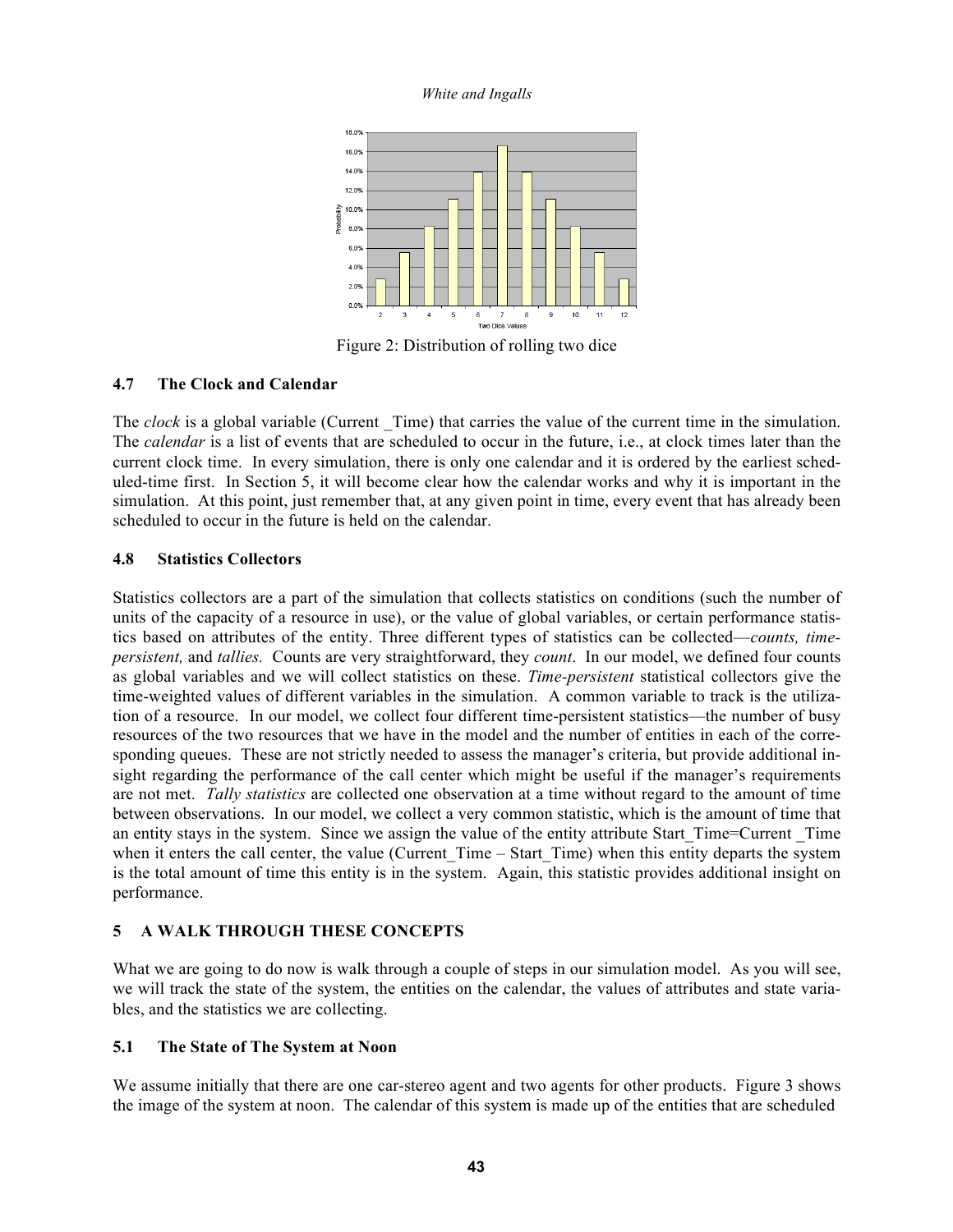



Figure 3: State of the system at noon.

to complete an activity with a specific time duration, as shown in Table 1. The two queues are shown with the entities in rank order in Tables 2 and 3 (we assume the calls are processed FIFO, i.e., in the order of arrival at the queue). Note that the event times are undefined. Each event record on the three lists also includes the values of the entities attributes when these are defined.

Other important information concerns the clock, Current Time, which is set to 12:00:00 PM. The statistics that we are tracking in the simulation have the values listed in Table 3 as of noon. The "Time/Obs" column gives the amount of time that we have been collecting the statistic (which is since 11:00 AM) for time-persistent statistics or the number of observations for tally statistics.

| <b>Entity</b> | Event                  | <b>Event Time</b>     | <b>Product Type</b> | <b>Start Time</b> | Begin Wait    |
|---------------|------------------------|-----------------------|---------------------|-------------------|---------------|
| 34            | Arrive at Call Center  | $12:01:40 \text{ PM}$ | $- - -$             |                   |               |
| 33            | Complete Service IVR   | $12:02:40 \text{ PM}$ | car-stereo          | 11:59:00 AM       |               |
| 10            | Complete Service Car-  | $12:04:00 \text{ PM}$ | car stereo          | $11:04:20$ AM     | $11:07:20$ AM |
|               | <b>Stereo</b>          |                       |                     |                   |               |
| 26            | Complete Service Other | $12:06:00 \text{ PM}$ | other               | $11:43:20$ AM     | $11:45:04$ AM |
| 27            | Complete Service Other | $12:07:00 \text{ PM}$ | other               | $11:45:20$ AM     | $11:46:16$ AM |
|               | End replication        | 02:00:00 PM           | $- - -$             | ---               | ---           |

|  |  | Table 1: The Calendar at noon. |  |  |
|--|--|--------------------------------|--|--|
|--|--|--------------------------------|--|--|

Table 2: Car-Stereo Queue at noon.

| <b>Entity</b> | Event         | <b>Event Time</b> | <b>Product Type</b> | <b>Start Time</b> | Wait<br>Begin |
|---------------|---------------|-------------------|---------------------|-------------------|---------------|
| 1 L           | Begin Service | $\frac{1}{2}$     | car-stereo          | 11:17:30 AM       | 11:16:00 AM   |
| 24            | Begin Service | $\frac{1}{2}$     | car-stereo          | $11:37:20$ AM     | $11:39:07$ AM |

Table 3: Other-Product Queue at Noon

| Entity | Event         | <b>Event Time</b> | <b>Product Type</b> | <b>Start Time</b>     | Begin Wait    |
|--------|---------------|-------------------|---------------------|-----------------------|---------------|
| 28     | Begin Service | $- - -$           | other               | $11:47:40 \text{ AM}$ | $11:50:59$ AM |
| 30     | Begin Service | $- - -$           | other               | $11:51:40$ AM         | 11:53:12 AM   |
| 29     | Begin Service | $\qquad \qquad -$ | other               | $11:50:00$ AM         | $11:53:47$ AM |
| 31     | Begin Service | $\qquad \qquad -$ | other               | $11:53:40$ AM         | $11:55:28$ AM |
| 32     | Begin Service | $- - -$           | other               | $11:57:46$ AM         | 11:59:46 AM   |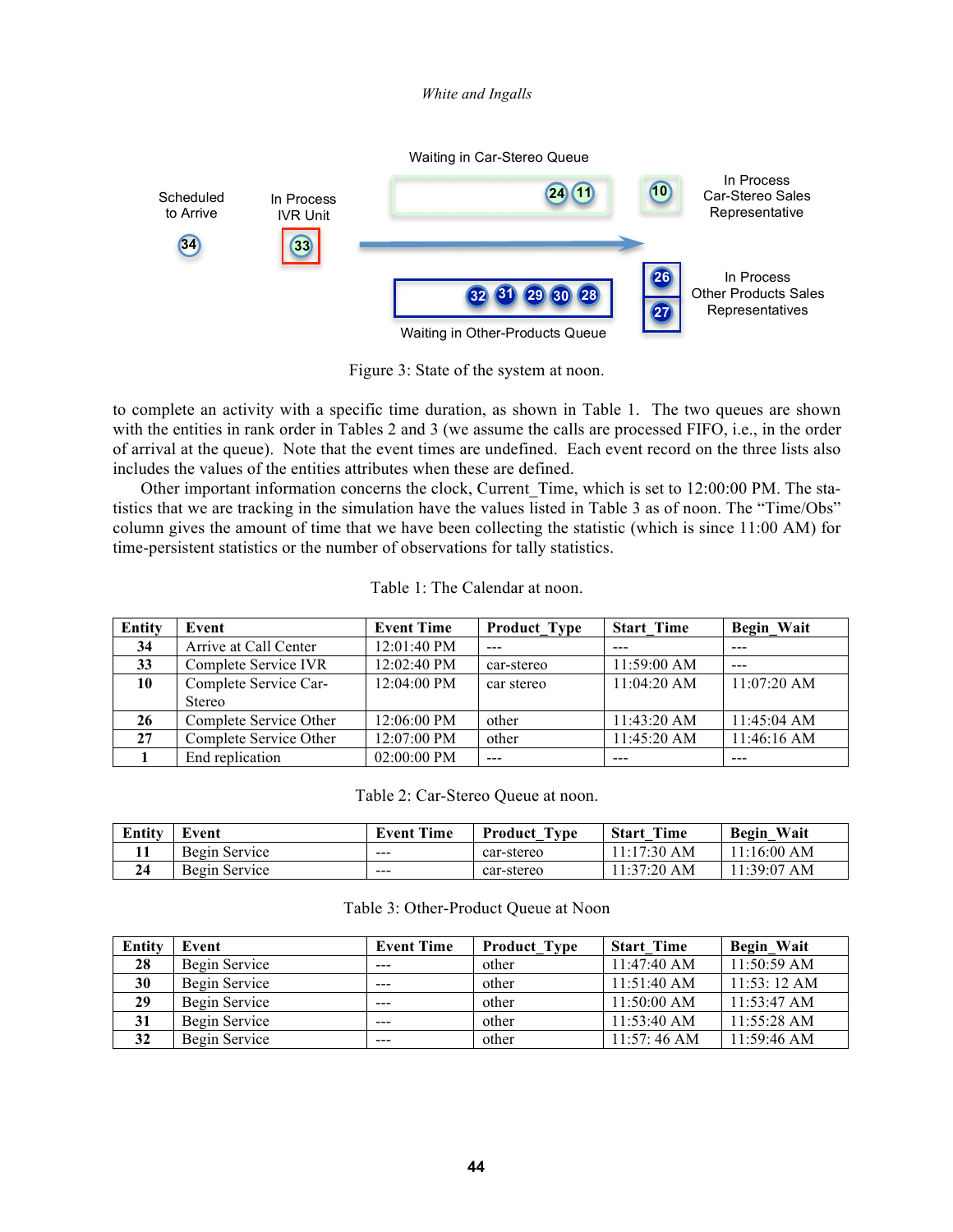| <b>Statistic</b>                           | Value    | Time/Obs |
|--------------------------------------------|----------|----------|
| <b>Busy Signal Count</b>                   | $\theta$ |          |
| Completions (Car-Stereo) Count             | 3        |          |
| Completions (Other-Product) Count          | 18       |          |
| Excessive Wait (Car-Stereo) Count          | 3        |          |
| Excessive Wait (Other-Product) Count       | 8        |          |
| Representative Utilization (Car-Stereo)    | 1.00     | 1:00:00  |
| Representative Utilization (Other-Product) | 1.00     | 1:00:00  |
| Average Number Waiting (Car-Stereo)        | 2.447    | 1:00:00  |
| Average Number Waiting (Other-Product)     | 2.847    | 1:00:00  |
| Average Waiting Time (Both Types)          | 7.711    | 1:00:00  |
| Average System Time                        | 17.35    | 1:00:00  |

### **5.2 The State of The System at 12:01:40 PM**

Here is where we get one of the key ideas about a discrete-event simulation. A discrete-event simulation progresses by advancing the clock to the time of the next event, instead of by uniform time-intervals. In this sense the simulation is said to be *event driven*. If in our example we had distinct time intervals of 1 second, we would go through 140 time intervals before anything would happen. Instead we go straight to the next scheduled event, which is the first event on the calendar, scheduled to occur at 12:01:40 PM. That event is the arrival of entity 34 at the call center.

This is how the event plays out. The clock is advanced to 12:01:40, entity 34 becomes the *active entity*, and the record for entity 34 is removed from the calendar. When this entity arrives at the call center, the first activity in the simulation is to set its attributes. Obviously, Start\_Time is set to 12:01:40 PM. Product Type is set by rolling the dice and using the result of the roll in the appropriate formula given in Section 4.6. We roll a 10, which is greater than 4, so the attribute value is set to "Other".

After the attributes are assigned, entity 34 encounters the switch. Since there are currently a total of seven calls waiting (two in the Car-Stereo queue and five in the Other-Product queue), the entity is directed to the IVR unit. We determine the duration of the delay at the IVR unit by rolling the dice and using the result the roll in the appropriate formula given in Section 4.6. We roll a 5, so the delay is  $0.3(5)=1.5$  min (1 min and  $0.5*60=30$  sec). So entity 34 is delayed until  $12:01:40+00:01:30=12:03:10$ . Its record is returned to the calendar (after entity 33 and before entity 10) with this event time and the updated attributes. Neither of the queues is altered by this event.

To complete this arrival event, we need finally to create the entity for the next arrival event and put its record on the calendar. This will be entity 35. We roll a 5, so the interarrival time is  $5/3=1.333$  min (1.333\*60=20 sec) and the record for this entity is inserted into the calendar with event time  $12:01:40+00:00:20=12:03:00$  (after entity 33 and before entity 34). The updated calendar at the completion of the arrival event is shown in Table 4.

The statistics can be updated at this point as well. (However, most simulation packages only update statistics when the value that is being tracked changes). None of the counts have changed. However, the clock has advanced, so all of the time-dependent statistics have changed (modestly) as well. To give you an idea how this is accomplished, consider the average number waiting in queue for the car-stereo sales representative. At noon, the simulation had been running for one hour and the average value was 2.447. From noon to 12:01:40 PM, the number of calls waiting in line for the car stereo representative has been 2. So the new time-weighted average is  $((2.447 * 1:00:00) + (2 * 0:01:40)) / 1:01:40$ . If we convert this formula to seconds, it becomes  $((2.447 * 3600) + (2 * 100))$  / 3700 = 2.435. All time-dependent statistics are calculated by recursion in this way.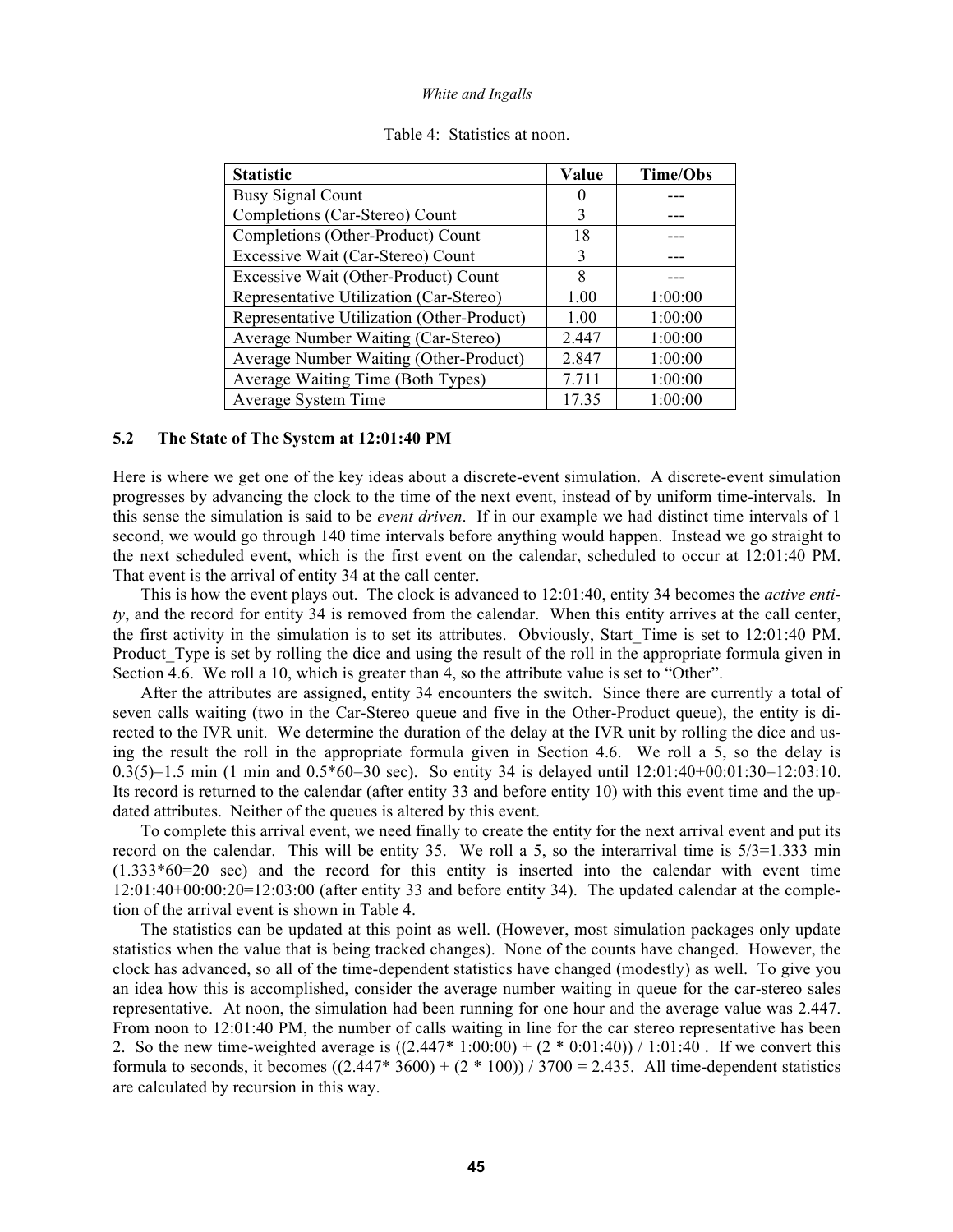| <b>Entity</b> | Event                       | <b>Event Time</b>     | <b>Product Type</b> | <b>Start Time</b>     | Begin Wait  |
|---------------|-----------------------------|-----------------------|---------------------|-----------------------|-------------|
| 33            | Complete Service IVR        | $12:02:40 \text{ PM}$ | car-stereo          | 11:59:00 AM           |             |
| 35            | Arrive at Call Center       | 12:03:00 PM           | $- - -$             |                       |             |
| 34            | Complete Service IVR        | $12:03:10 \text{ PM}$ | other               | $12:01:40 \text{ PM}$ |             |
| 10            | Complete Service Car-Stereo | $12:04:00 \text{ PM}$ | car stereo          | $11:04:20$ AM         | 11:07:20 AM |
| 26            | Complete Service Other      | 12:06:00 PM           | other               | 11:43:20 AM           | 11:45:04 AM |
| 27            | Complete Service Other      | 12:07:00 PM           | other               | $11:45:20$ AM         | 11:46:16 AM |
|               | End replication             | 02:00:00 PM           | $- - -$             | ---                   | ---         |

|  |  |  |  | Table 4: The calendar at $12:01:40$ . |
|--|--|--|--|---------------------------------------|
|--|--|--|--|---------------------------------------|

## **5.3 The State of The System at 12:02:40 PM**

Lets process one more event, just so we've got the idea. Looking at the calendar in Table 4, the next event record has entity 33 completing service at the IVR unit. The clock is advanced to 12:02:40, entity 34 becomes the *active entity*, and the record for entity 34 is removed from the calendar. Next, the Begin Wait attribute for this entity is set to the current clock time. The Product Type attribute is "Car-Stereo", so the entity is sent to receive service from the car-stereo sales representative. Finding the sales representative busy with another call and two calls already waiting, entity 34 joins the queue at rank 3. The statistics are updated to reflect the passage of time and that's it.

## **6 INTERPRETING OUTPUT STATISTICS**

Let us assume that our model has run from 11:00 AM to 2:00 PM. At 2:00 PM, we stop the simulation and we have all of our statistics calculated. The "answer" for the simulation is in Table 5.

| <b>Statistic</b>                           | Value  | Time/Obs |
|--------------------------------------------|--------|----------|
| <b>Busy Signal Count</b>                   | 7      |          |
| Completions (Car-Stereo) Count             | 10     |          |
| Completions (Other-Product) Count          | 53     |          |
| Excessive Wait (Car-Stereo) Count          | 8      |          |
| Excessive Wait (Other-Product) Count       | 53     |          |
| Representative Utilization (Car-Stereo)    | 0.882  | 3:00:00  |
| Representative Utilization (Other-Product) | 1.000  | 3:00:00  |
| Average Number Waiting (Car-Stereo)        | 1.231  | 3:00:00  |
| Average Number Waiting (Other-Product)     | 6.654  | 3:00:00  |
| Average Waiting Time (Both Types)          | 16.955 | 3:00:00  |
| Average System Time                        | 26.056 | 3:00:00  |

| Table 4. Statistics at 2:00:00 PM. |  |  |  |
|------------------------------------|--|--|--|
|------------------------------------|--|--|--|

It is tempting to conclude immediately that the call center is grossly understaffed and does not nearly approximate the manager's requirements. Seven out of  $(7+10+53)=70$  (or 10%) of arriving phone calls are rejected at the switch; 8 of 10 (or 80%) of car-stereo calls and 100% of other-product calls experience waits longer that 1 min; and the average waiting time is nearly 17 minutes—far too long for customer satisfaction. Indeed, I know that I would hang up long before this, unhappy, and would perhaps even try another retailer. We can see that the resources are stressed—the car-stereo representative is busy 88% of the time and neither of the other-product representatives draw a breathe while not on the phone. The situation on this day is so very bad that the conclusion may be warranted.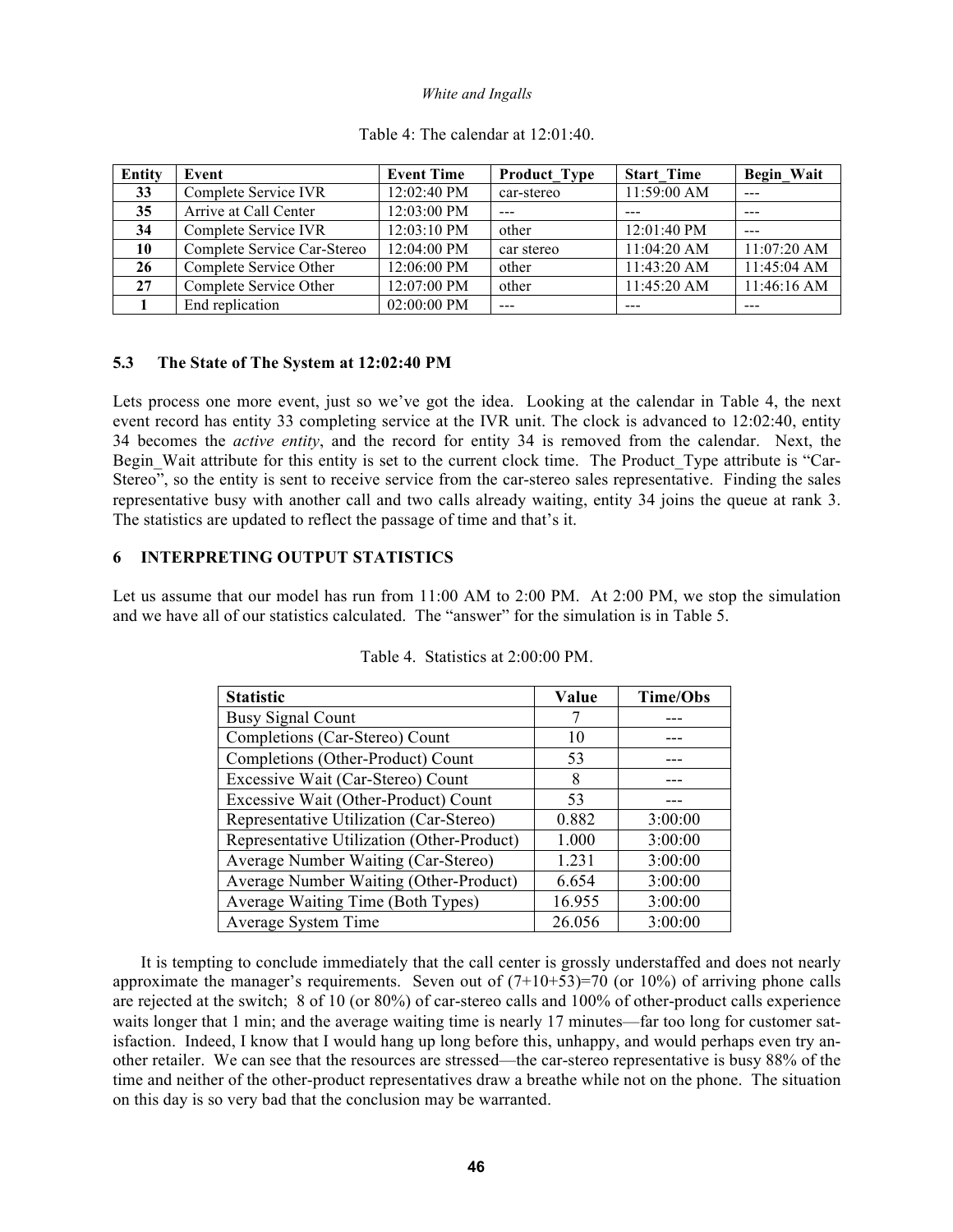But caution is advised. Suppose that this is just an exceptionally bad day? Shouldn't we really look at the call center on more than one day before we jump to this conclusion? Indeed, we should, and this is always the case in discrete event simulation. The numbers given in Table 4 are a random answer to the performance of the system. This is because there are random inputs to the system that give us this answer. The answer generated by only one run is not really an answer at all.

To make the point, let us take the following 100 rolls of the dice. You would think that 100 rolls of the dice would tell us the average. But if you take the 100 rolls in Table 5, the average is only 6.72 (not the true mean of 7). Is that close enough? Would you be willing to bet that the next 100 rolls would come up with an average of 6.72. Probably not.

|    |  |    |                      | 10 |    |    |  |
|----|--|----|----------------------|----|----|----|--|
|    |  |    |                      |    |    |    |  |
|    |  |    |                      |    |    | 10 |  |
| 10 |  |    |                      |    |    |    |  |
|    |  |    |                      |    |    |    |  |
|    |  |    |                      |    | 10 |    |  |
|    |  |    |                      |    |    |    |  |
| 10 |  | 10 |                      |    |    |    |  |
|    |  |    |                      | 10 |    |    |  |
|    |  | 12 |                      |    |    |    |  |
|    |  |    | <b>Average: 6.72</b> |    |    |    |  |

Table 5: 100 rolls of the dice.

So what is the answer to this problem? If we really want to estimate the average value of the roll of the dice if we roll the dice 100 times, we need to run the simulation more times. Each time that we run a simulation is called an *iteration* or *replication*. So, as an example, let us say that we have run our dice throwing simulation for 30 iterations and Table 6 has the average values for each of those iterations.

| 7.13<br>6.95 | $^{\prime}.26$<br>6.96 | 719<br>6.78 | 6.52<br>7.17 | 6.8<br>7.13 | 6.68 |
|--------------|------------------------|-------------|--------------|-------------|------|
| 6.79         | 7.13                   | 717         | 7.12         | 6.82        | 7.29 |
| 6.75         | 717                    | 6.62        | 72           | 6.92        | 7.04 |
| 6.72         | 6.95                   | 6.78        | 7.14         | 6.62        | 6.81 |

Table 6: 30 Iterations of throwing dice 100 times.

If we are simply trying to estimate the average of 100 rolls of the dice, we do not need to worry about the standard deviation for each iteration. However, we do need to worry about the standard deviation of the averages from each iteration. As is shown in Table 6, the average of the averages (so to speak) is 6.967. The standard deviation of those 30 averages is 0.22992. With that information, we can calculate a *confidence interval*.

A *confidence interval* is a statistical measure we use to bound some statistic. The level of confidence (95% in our example) is the statistical probability that the statistic that we are considering lies in the interval. So, the interpretation of the 95% confidence interval of [6.8847,7.0493] would be, "If we repeatedly roll the dice 100 times, on average across repetitions 95 rolls will result in a mean which lies between 6.8847 and 7.0493." Most statistical and simulation packages automatically calculate confidence intervals for you. Even Microsoft Excel has a function to calculate confidence intervals.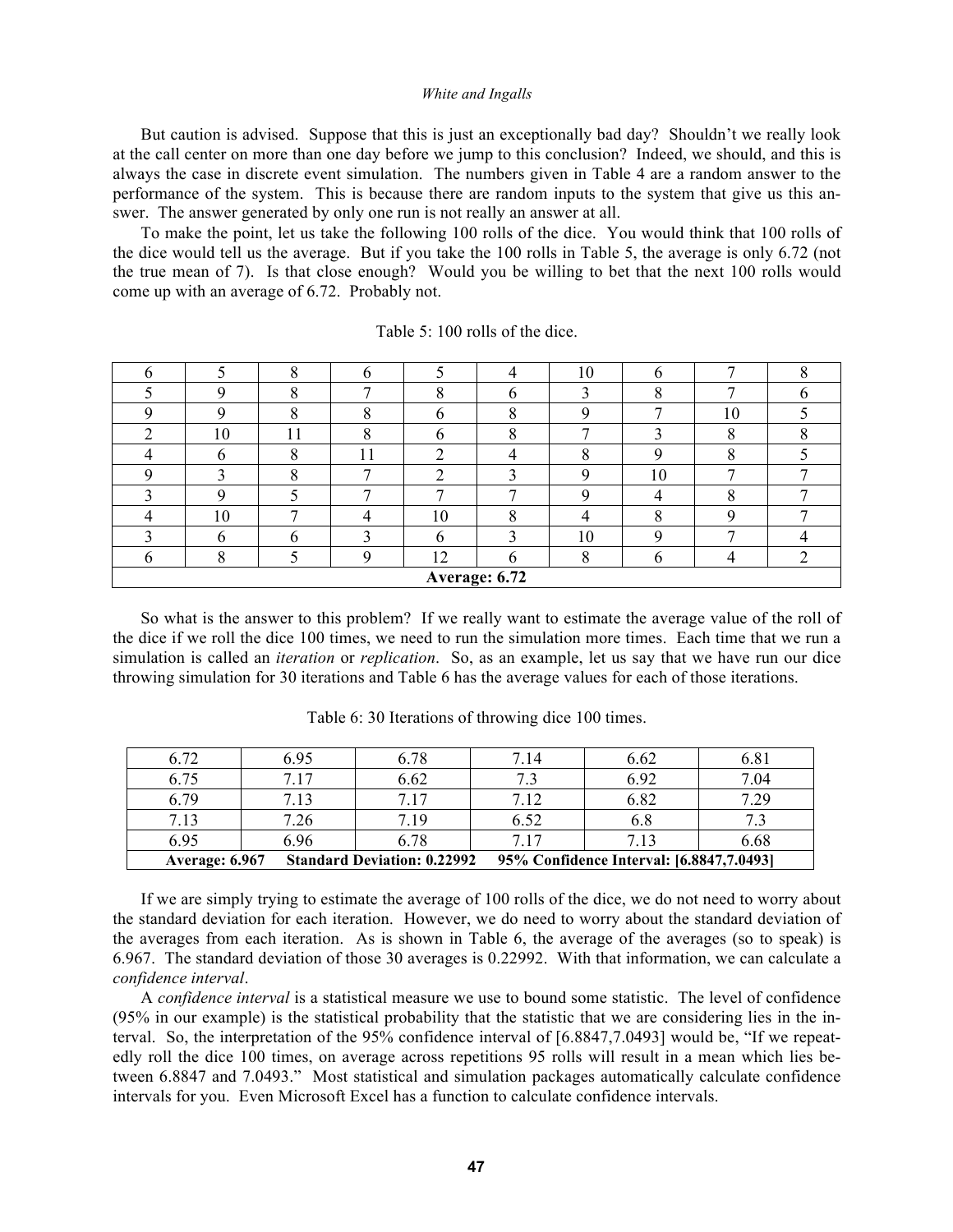So in our example, we want to run 30 iterations so that we can have good (small) confidence intervals for each of our statistics. (Although we will not get into the topic in this paper, one should run 30 iterations (or more) if you can in order to get good confidence intervals.) Table 7 shows the confidence intervals for each of our statistics. Although these do not fundamentally alter our conclusions based on a single run, we know now with some certainty that this wasn't just a bad day.

| <b>Statistic</b>                           | Value  | LowerCI | <b>Upper CI</b> |
|--------------------------------------------|--------|---------|-----------------|
| <b>Busy Signal Count</b>                   | 9.933  | 8.183   | 11.683          |
| Completions (Car-Stereo) Count             | 11.1   | 10.43   | 11.77           |
| Completions (Other-Product) Count          | 50.3   | 49.12   | 51.48           |
| Excessive Wait (Car-Stereo) Count          | 9.467  | 8.267   | 10.667          |
| Excessive Wait (Other-Product) Count       | 50.2   | 49.03   | 51.37           |
| Representative Utilization (Car-Stereo)    | 0.897  | 0.847   | 0.947           |
| Representative Utilization (Other-Product) | 0.999  | 0.999   | 0.999           |
| Average Number Waiting (Car-Stereo)        | 1.782  | 1.312   | 2.252           |
| Average Number Waiting (Other-Product)     | 6.518  | 5.908   | 7.128           |
| Average Waiting Time (Both Types)          | 17.57  | 16.85   | 18.29           |
| Average System Time                        | 26.367 | 25.667  | 27.057          |

Table 7: Confidence intervals after 30 iterations.

# **7 FINDING WAYS TO IMPROVE A SYSTEM**

What we have accomplished up to this point is the analysis of a system based on an initial design calling for one car-stereo and two other-product sales representatives. We have learned that this design falls far short the manager's performance requirements. Since there are excessive waits for both call types, we also have learned that we will need to add *at least* one new representative to each of the corresponding resource pools. So let us run some alternative scenarios to determine how many. Let's continue to *experiment with the model*!

## **7.1 Scenario 1: Increasing the Number of Sales Representatives**

We tried increasing each server pool by one sales representative and found that this reduced the number of rejected calls to zero, but still yielded excessive waiting times for each type of call. So we tried increasing each server pool by two representatives. This again improved performance, but still fell short of the manager's stringent requirements. Continuing to increase the number of representatives incrementally, the requirements were met with a minimum of 4 car-stereo representatives and 6 other-product representatives. The results of this simulation are shown Table 8.

The statistics show that this design is the Cadillac of call centers—all calls are received and there is essentially no waiting. Callers receive superb service and this certainly translates into increased sales and goodwill. But the price is steep in terms of the resources required—a total sales force of 10 representatives. The utilization of the representatives is low (there is almost always someone available to take your call immediately), with the car-stereo representative busy only about 16 min out of each hour and the other-product representatives busy only about 26 min out of each hour.

The decision on whether or not the improved performance is worth the increased cost is complex and well beyond the scope of this paper. We would need to consider the hourly wages of the sales representatives, retention rates, and the expense associated with recruiting and training (the Cadillac center certainly represents a less stressful work environment), the expected revenue from accepting an additional 10 calls into the center in a three hour period (noting also that an average waiting time of over 17 min in the original case is unrealistic and many of these callers simply will hang up before receiving service), the call-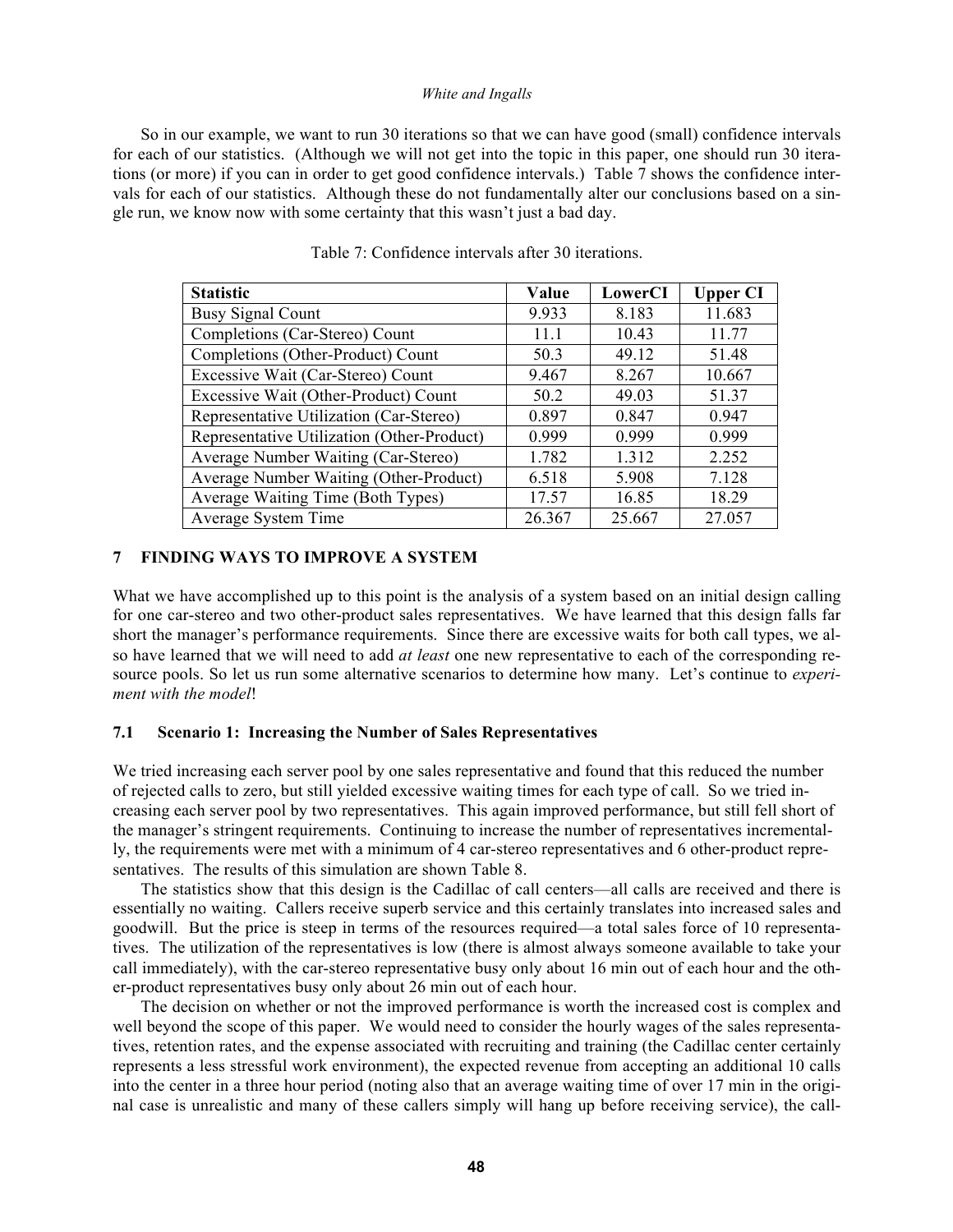back rate both of folks receiving a busy signal and folks balking because of excessive waiting, and the value of goodwill lost or gained through superior service (and how this translates into product pricing, future sales, and market share).

Moreover, the idle time in the Cadillac system may or may not be used productively in performing other tasks. Indeed, when the center is not congested, the duration of calls is likely to increase as sales representatives have the time to engage in cross selling ("if you are looking for that particular car stereo, we have the perfect set of speakers you might also want to consider…"). With adequate knowledge, many of these considerations could be incorporated into a more complex simulation and improved economic analysis. Indeed, one of the great benefits of modeling and simulation is improved understanding of the system, what's important and what's not, and what questions (however complex) we should be asking.

| <b>Statistic</b>                           | Value  | <b>Lower CI</b> | <b>Upper CI</b> |
|--------------------------------------------|--------|-----------------|-----------------|
| <b>Busy Signal Count</b>                   |        | 0               |                 |
| Completions (Car-Stereo) Count             | 13.433 | 12.273          | 14.593          |
| Completions (Other-Product) Count          | 65.667 | 64.777          | 66.857          |
| Excessive Wait (Car-Stereo) Count          | 0.067  | $\theta$        | 0.207           |
| Excessive Wait (Other-Product) Count       | 0.067  | $\theta$        | 0.157           |
| Representative Utilization (Car-Stereo)    | 0.267  | 0.247           | 0.287           |
| Representative Utilization (Other-Product) | 0.437  | 0.427           | 0.447           |
| Average Number Waiting (Car-Stereo)        |        | $\theta$        |                 |
| Average Number Waiting (Other-Product)     | 0.001  | 0.001           | 0.001           |
| Average Waiting Time (Both Types)          |        | $\Omega$        | $\Omega$        |
| Average System Time                        | 10.127 | 9977            | 10.277          |

|  |  | Table 8: Confidence intervals for scenario 1. |  |  |  |  |
|--|--|-----------------------------------------------|--|--|--|--|
|--|--|-----------------------------------------------|--|--|--|--|

### **7.2 Scenario 2: Cross-training Sales Representatives**

It is well known that having a single queue feeding multiple resources is more efficient that having each individual resource fed exclusively by its own dedicated queue. Think of the difference between waiting at an airline check-in counter, where everyone (flying economy class) waits in a single line for the next available agent, versus waiting in line to checkout at a grocery store, where you need to make the (often maddening) choice about which line you should join. The reason is obvious when you think about it—at the airline counter there is never an idle agent while there is anyone in line; at the grocery store, there are times when one check-out register is available, but you are in the wrong line waiting.

In our example, we have two lines, one for each type of call. The sales representatives are specialists. If instead we were to "cross train" all representatives to process both call types, all calls could wait in a single queue for the next available representative. In our simulation, we implemented this scenario by simply making all arriving calls other-product type, while retaining the same volume of inbound calls. After some experimentation we found that we could cut the total workforce in half (from 10 specialist to 5 generalist representatives) and still achieve the manager's requirements. The results of this simulation are shown Table 9.

Performance is comparable to the specialist case, with no calls rejected at the switch and something like 2% of all calls experiencing waiting times greater than 1 min (an estimated 1 to 2 calls out of the estimated total of 79 to 80 calls arriving). The utilization of the generalist pool is about 62-65%, which should allow time for cross-selling without a great deal of stress.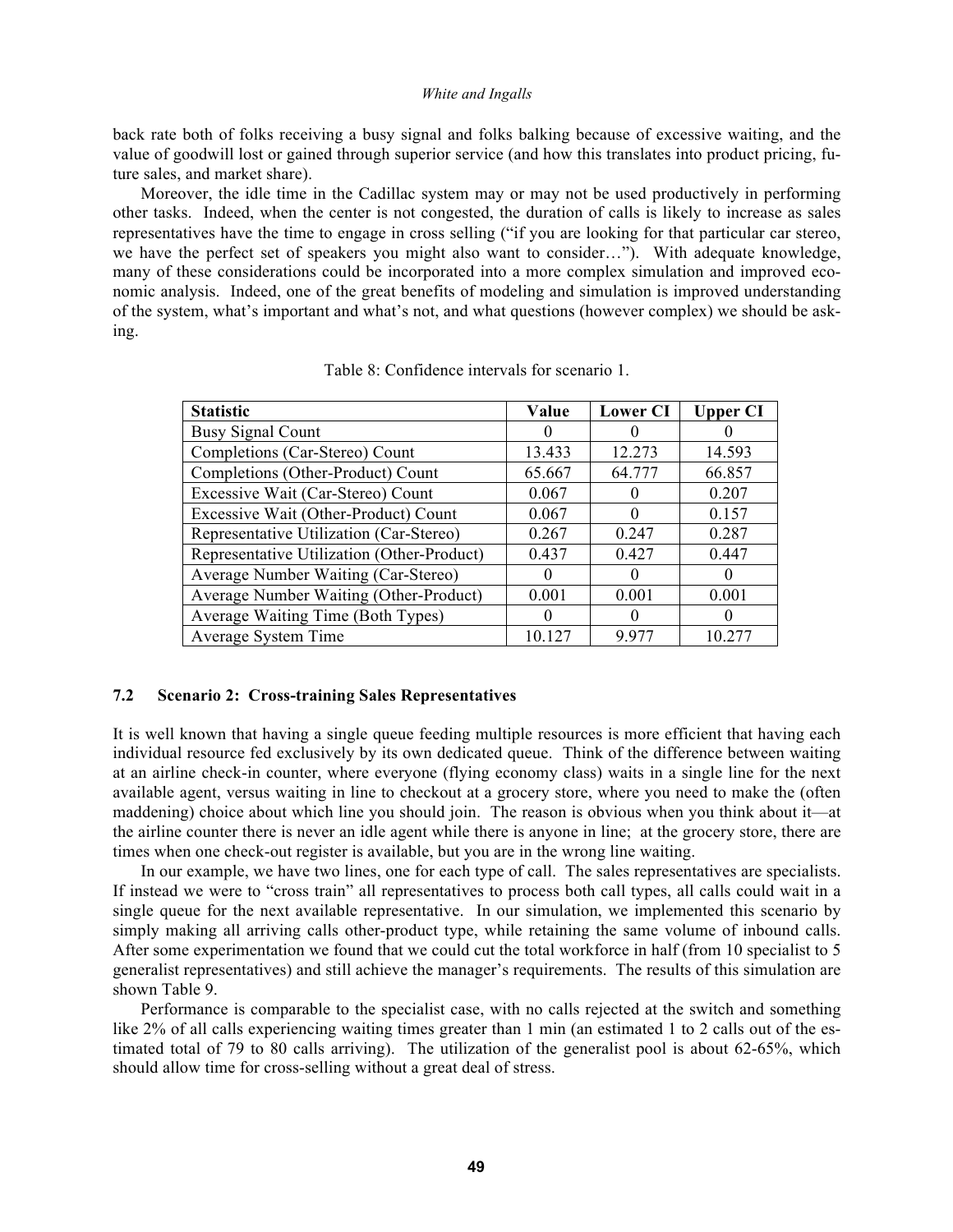| <b>Statistic</b>                           | Value  | <b>Lower CI</b> | <b>Upper CI</b> |
|--------------------------------------------|--------|-----------------|-----------------|
| <b>Busy Signal Count</b>                   | $_{0}$ | U               |                 |
| Completions (Car-Stereo) Count             |        |                 |                 |
| Completions (Other-Product) Count          | 78.833 | 77.373          | 80.293          |
| Excessive Wait (Car-Stereo) Count          |        |                 |                 |
| Excessive Wait (Other-Product) Count       | 1.600  | 0.92            | 2.28            |
| Representative Utilization (Car-Stereo)    |        |                 |                 |
| Representative Utilization (Other-Product) | 0.625  | 0.605           | 0.645           |
| Average Number Waiting (Car-Stereo)        |        |                 |                 |
| Average Number Waiting (Other-Product)     | 0.053  | 0.033           | 0.073           |
| Average Waiting Time (Both Types)          | 0.053  | 0.033           | 0.073           |
| Average System Time                        | 9.058  | 8.949           | 9.168           |

#### Table 9: Confidence intervals for scenario 2.

At first, it may seem like we are getting something for nothing—the total number of representatives required is actually less than the number needed to serve just the other-product calls in the first scenario! A little reflection explains why, however. The largely idle car-stereo representatives are now taking other product calls when needed, and vice versa. Moreover, cross-training is not free and may not afford the uniformly knowledgeable service available through specialization. As before, the decision on whether or not to cross train some or all representatives is well beyond the scope of this paper. But the dramatic reduction in workforce suggested by the simulation makes this an option well worth investigating.

### **7.3 Generating Other Scenarios**

This simulation and any other simulation can be used to evaluate many different scenarios if the person creating the model allows some flexibility in the model structure. One also has to consider the amount of time it takes to run a new scenario. In a large-scale simulation, to run and evaluate a new scenario could take several days.

In our example, there are other scenarios we could play out in the simulation. For example, we noticed early on that the manager's requirement bounding the number of calls rejected at the switch is satisfied with a sales force of just two car-stereo and three other-product representatives. By forcing rejection at the switch at a lower degree of congestion, we might be able to meet all requirements with a smaller staff. We'll leave exploration of this and other options for a rainy day.

### **8 WHAT HAVE WE LEARNED? EPILOGUE**

Now that we have run through our example, you should understand the mechanics of how a discrete-event simulation works. You should also sense that many different types of activities are required to perform a simulation study and that each of these activities must be performed competently in order to wrench understanding from what is otherwise just information and data. The scope of these activities is suggested broadly in Figure 4.

What else have we learned? This exercise points out several things about simulation in general. First, simulation can mimic the *dynamic* behavior of a system. That is what it is built to do. Regardless of how complex a system may be, it is likely that a simulation *expert* will be able to create a model that will evaluate it. However, the more complex a system is, the longer it takes to model, run, and evaluate. But do not be discouraged, there are very good simulation people available to model large systems. Second, you (or the person analyzing the system) must have a good understanding of simulation statistics. It is important during the creation of the model so that input distributions are used properly. It is important during the analysis of the output statistics so that the output is not misinterpreted. Mistakes regarding ei-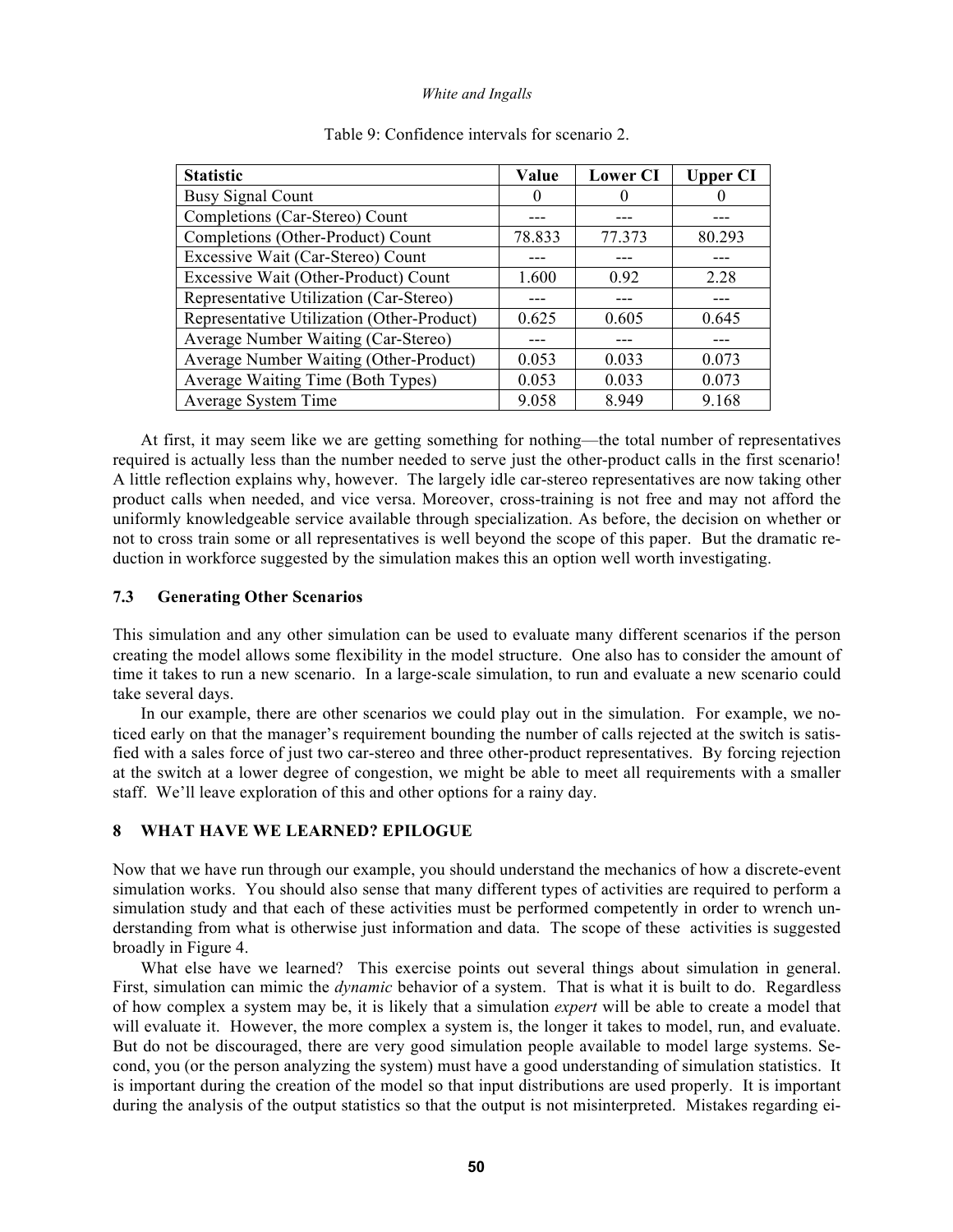ther the inputs or the outputs will invalidate the simulation. Third, to analyze a system, simulation is used to evaluate different scenarios. It does not choose the best scenario for you. This may seem to be a problem, but most managers have no shortage of scenarios to evaluate. The trade off for this is that you can analyze the *dynamics* of the system and not just the average behavior. Fourth, the scenarios that you do choose are generated by you and not the system. This is where familiarity with the system under study and a familiarity with system dynamics concepts are very valuable. This is, of course, simply an introduction. Through this conference and interaction with simulation professionals, you can get a deeper understanding of simulation and what it can do for you.



Figure 4: Activities in a simulation study.

#### **REFERENCES**

- Banks, J., J.S. Carson II, B.L. Nelson, and D.M. Nicol. 2010. *Discrete Event System Simulation*, 5th ed., Prentice-Hall.
- Chung, J-S., and K. P.White, Jr. 2008. "Cross-Trained vs. Specialized Agents in an Inbound Call Center: A Simulation-Based Methodology for Trade-Off Analysis." *Journal of Simulation*, **2**(3)162-169.
- Law, A.M. 2015. *Simulation Modeling and Analysis*, 5th ed., McGraw-Hill.
- Kelton, W.D., R. Sadowski, and N. B. Zupick. 2015. *Simulation with Arena,* 6th ed., McGraw-Hill.
- Ingalls, R.G, and C. Kasales. 1999. "CSCAT: Compaq Supply Chain Analysis Tool." *Proceedings of the 1999 Winter Simulation Conference*, ed. P.A. Farrington, H.B. Nembhard, D.T. Sturrock, and G.W. Evans. Piscataway, New Jersey: Institute of Electrical and Electronics Engineers.
- Ingalls, R.G. 1998. The Value of Simulation in Modeling Supply Chains. *Proceedings of the 1998 Winter Simulation Conference*, ed. D.J. Medeiros, E.F. Watson, J.S. Carson, and M.S. Manivannan. Piscataway, New Jersey: Institute of Electrical and Electronics Engineers.
- Ingalls, R.G. 2008. "Introduction to Simulation," *Proceedings of the 2008 Winter Simulation Conference*, ed. S. J. Mason, R. R. Hill, L. Mönch, O. Rose, T. Jefferson, J. W. Fowler. Piscataway, New Jersey: Institute of Electrical and Electronics Engineers.